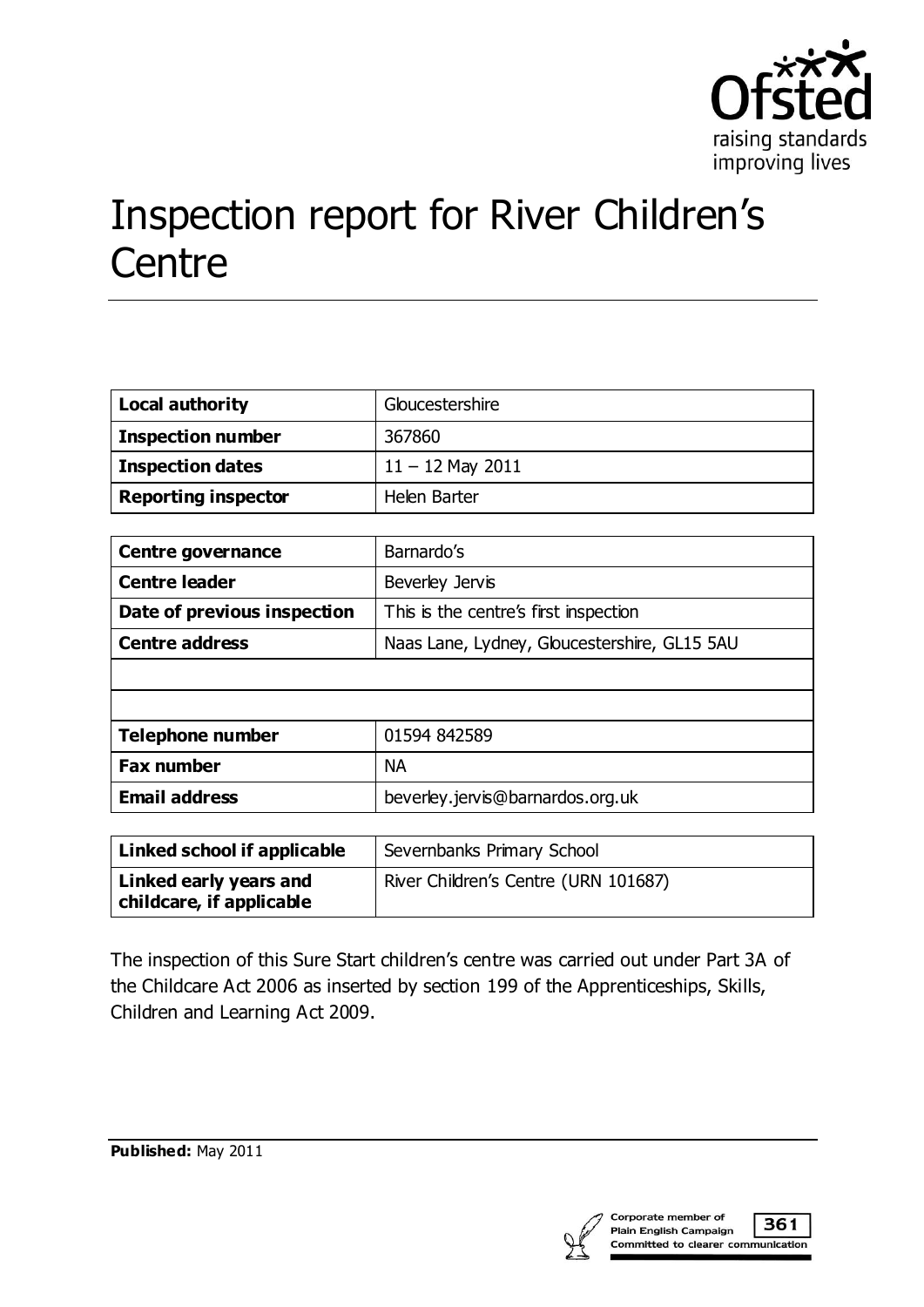The Office for Standards in Education, Children's Services and Skills (Ofsted) regulates and inspects to achieve excellence in the care of children and young people, and in education and skills for learners of all ages. It regulates and inspects childcare and children's social care, and inspects the Children and Family Court Advisory Support Service (Cafcass), schools, colleges, initial teacher training, work-based learning and skills training, adult and community learning, and education and training in prisons and other secure establishments. It assesses council children's services, and inspects services for looked after children, safeguarding and child protection.

If you would like a copy of this document in a different format, such as large print or Braille, please telephone 0300 123 1231, or email enquiries@ofsted.gov.uk.

You may reuse this information (not including logos) free of charge in any format or medium, under the terms of the Open Government Licence. To view this licence, visit www.nationalarchives.gov.uk/doc/open-government-licence/, write to the Information Policy Team, The National Archives, Kew, London TW9 4DU, or email: psi@nationalarchives.gsi.gov.uk.

This publication is available at www.ofsted.gov.uk/publications/100024.

To receive regular email alerts about new publications, including survey reports and school inspection reports, please visit our website and go to 'Subscribe'.

Royal Exchange Buildings St Ann's Square Manchester M2 7LA

T: 0300 123 1231 Textphone: 0161 618 8524 E: enquiries@ofsted.gov.uk W: www.ofsted.gov.uk

No. 100024 © Crown copyright 2011

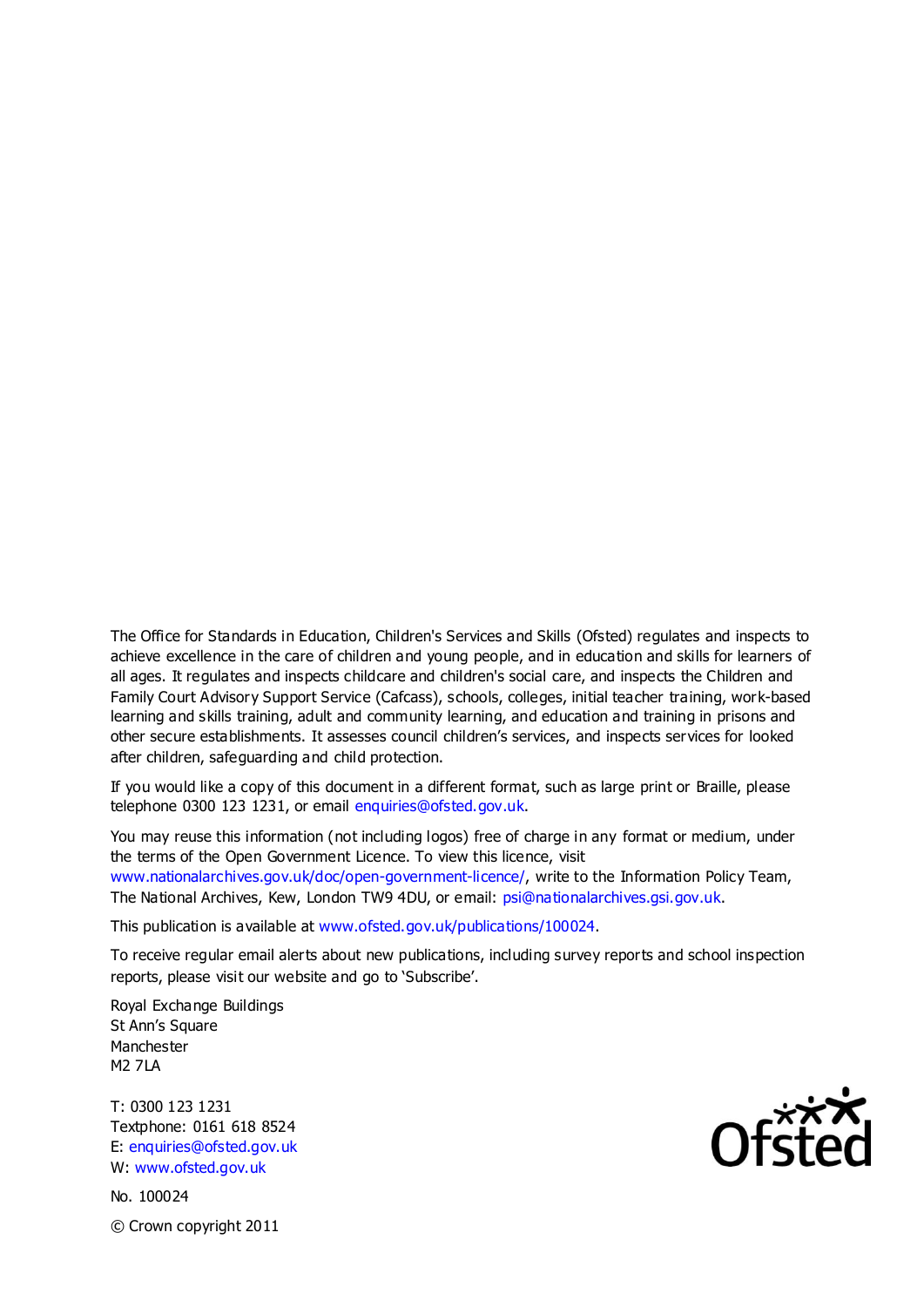

# **Introduction**

The inspection addresses the centre's contribution to:

- $\blacksquare$  facilitating access to early childhood services by parents, prospective parents and young children
- maximising the benefit of those services to parents, prospective parents and young children
- $\blacksquare$  improving the well-being of young children.

The report is made to the local authority and a copy is sent to the children's centre. The local authority may send the report to such persons it considers appropriate and must arrange for an action plan to be produced in relation to the findings in this report.

An inspection of the registered early years/childcare provision was carried out at the same time as the inspection of the centre under section 49 of the Childcare Act 2006. The report of this inspection is available on our website: [www.ofsted.gov.uk.](http://www.ofsted.gov.uk/)

This inspection was carried out by an additional inspector and an early years inspector.

The inspectors held meetings with a representative from Barnardo's, representatives of the partnership advisory board, partnership agencies, members of staff and users of the centre.

They observed the centre's work, and looked at a range of documentation including key policies, the centre's self-evaluation documents, its development plans, evaluations of services and data about people who use the centre and the local community.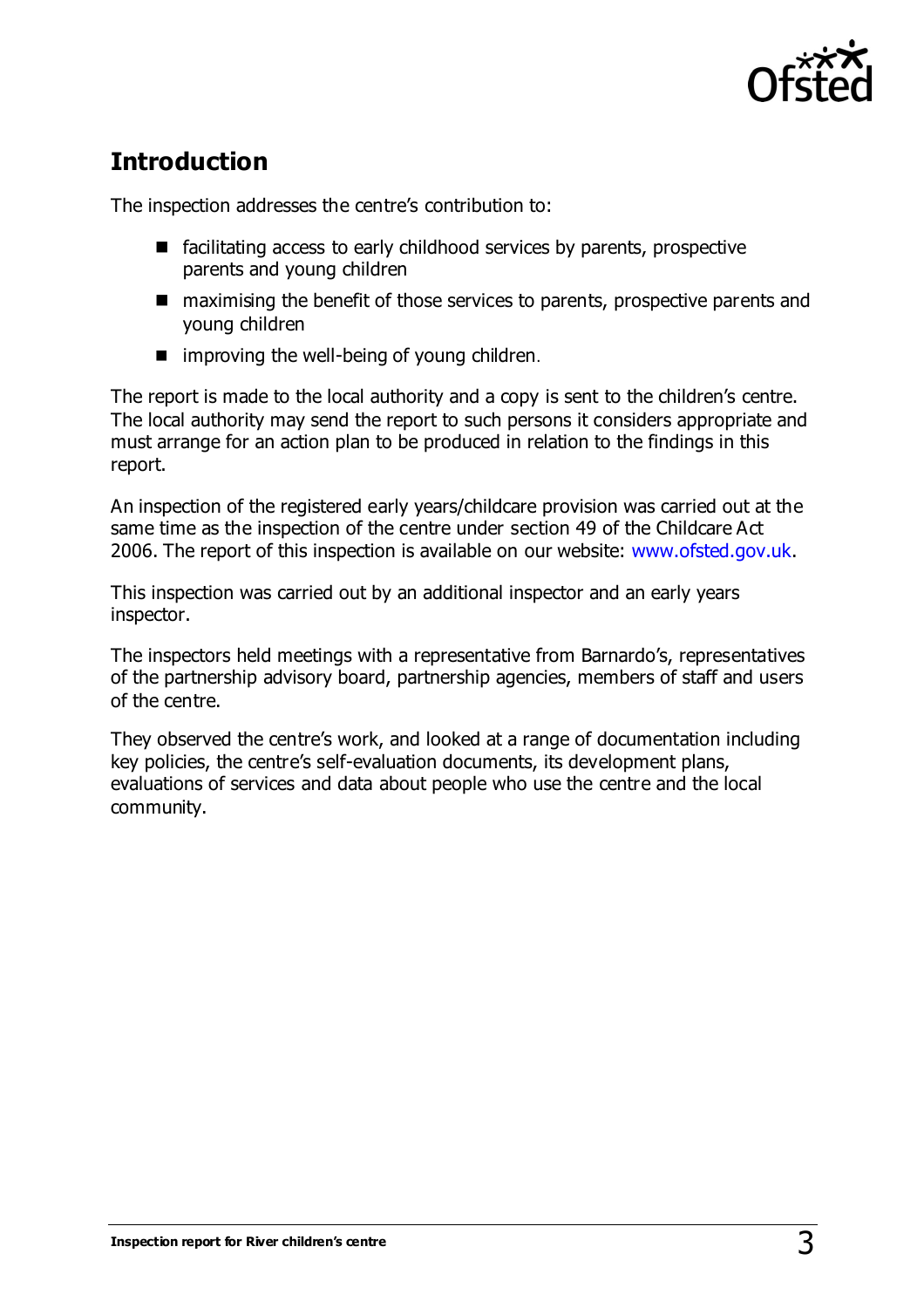

# **Inspection judgements**

**Grades: 1 is outstanding, 2 is good, 3 is satisfactory and 4 is inadequate**

# **Information about the centre**

River Children's Centre is a Phase 2 centre. It was designated in January 2008 and has been run on behalf of the local authority by the charity Barnardo's since 1 September 2010. It is located in the market town of Lydney but the reach area encompasses a large rural geographical area. The west of the reach area borders onto Wales and some local health services are provided by a Welsh Healthcare Trust. The centre's reach is very varied in terms of deprivation. Ten of the 18 super output areas are deemed to be in the 25% most deprived areas of the country. The Lydney East 1 Super Output area is in the top 10% of the most deprived quintile for child well-being. The local population is mostly White British, with a very small percentage (1%) from other minority ethnic heritages. The proportion of workless households and families who claim benefits is high compared to the county average. Children start school with skills and abilities which are well below those expected for th eir age. Around 58% of children achieve a total of at least 78 points across the Early Years Foundation Stage Profile, with communication, language and literacy and personal, social and emotional development being the weaker elements.

The centre is open on weekdays from 08.00 to 17.00 and on some Saturdays. It is open for 48 weeks of the year. Following the change in management to Barnardo's, the centre is currently undergoing a restructuring of its management and staffing arrangements. Recruitment and selection processes were being undertaken at the time of the inspection. The centre has registered early years provision and this was inspected at the same time as this inspection.

#### **Overall effectiveness**

**The effectiveness of the children's centre in meeting the needs of and improving outcomes for users and the wider community**

#### **Capacity for sustained improvement**

**The centre's capacity for sustained improvement, including the quality of its leadership and management**

| 3 |
|---|
| 3 |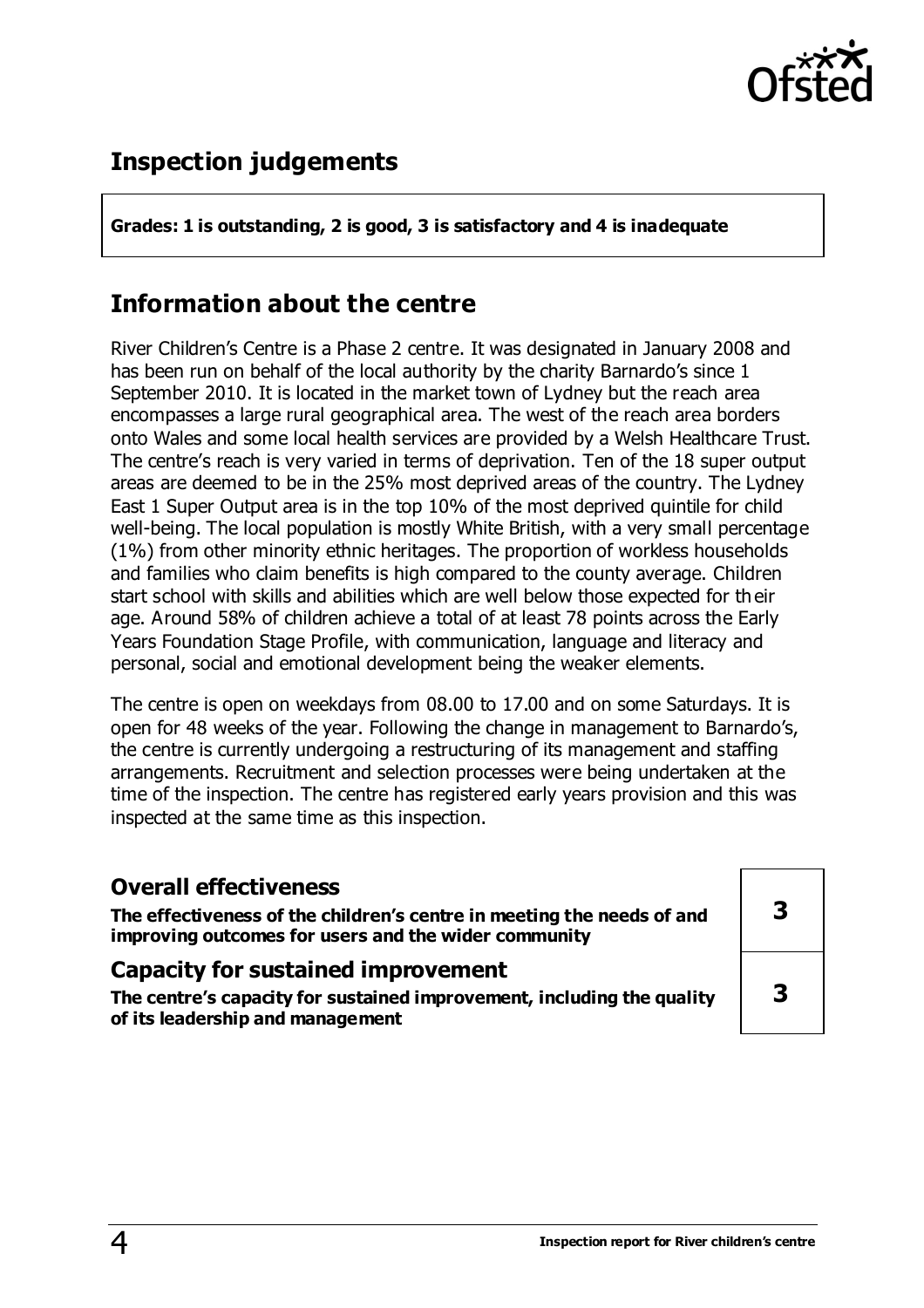

## **Main findings**

River Children's Centre is a satisfactory centre overall with some good aspects. Its ability to respond quickly and provide good levels of support when families are in crisis is a particular strength. Users greatly appreciate the centre, describing it as '…a really great place to come' and as '…being a backbone of support when things have been really tough'. Users receive good care, guidance and support, saying that they can turn to staff at any time and are always listened to with sensitivity and respect.

The provision for children in the registered pre-school is good. Children's good progress in the Early Years Foundation Stage helps many of them to gradually catch up with their peers although there is still some way to go to improve their communication, language and literacy skills. Children's progress in their personal, social and emotional development is good. They have positive attitudes, play sociably with others and behave well.

Parents and carers are confident that they are safe and secure in the centre. Staff are well trained and knowledgeable in safeguarding issues. They engage social care and health partners effectively when children are at risk of harm and to help families through difficult times. Drawing on partnerships with other professional agencies and the appropriate use of the Common Assessment Framework has led to good support for looked after children and those with special educational needs and/or disabilities.

The centre runs smoothly on a day-to-day basis because staff work well as a team and are highly committed to supporting children and families as well as they can. The centre satisfactorily identifies the different groups of users and develops services to meet their needs. Adult users make good gains in their personal development through courses run in the centre, but they have no access to accredited training courses to improve their basic skills and to gain qualifications which would help them to secure employment.

Evaluations of activities and surveys show that users are positive about the sessions they take part in. However, users have few opportunities to be involved in the running of the centre and to share their skills to benefit others. Attempts to set up a formal forum to seek their views have so far been unsuccessful. The partnership advisory board satisfactorily reflects the range of key partner agencies although no users are represented on the board. While awaiting the final outcomes of staffing reorganisation, the board has been slow to develop an approach which challenges the centre and drives improvement.

The range of data about its reach area is generally helpful to the centre in identifying where it needs to target services, for example support for the high number of young parents. However, the centre does not systematically seek feedback from all of its partners and staffing constraints have restricted the building of stronger links with a full range of partners, such as other early years providers, to ascertain further need. As a result, although the centre caters well for those in the immediate vicinity of Lydney, it is not always precise in its knowledge about all the potential users across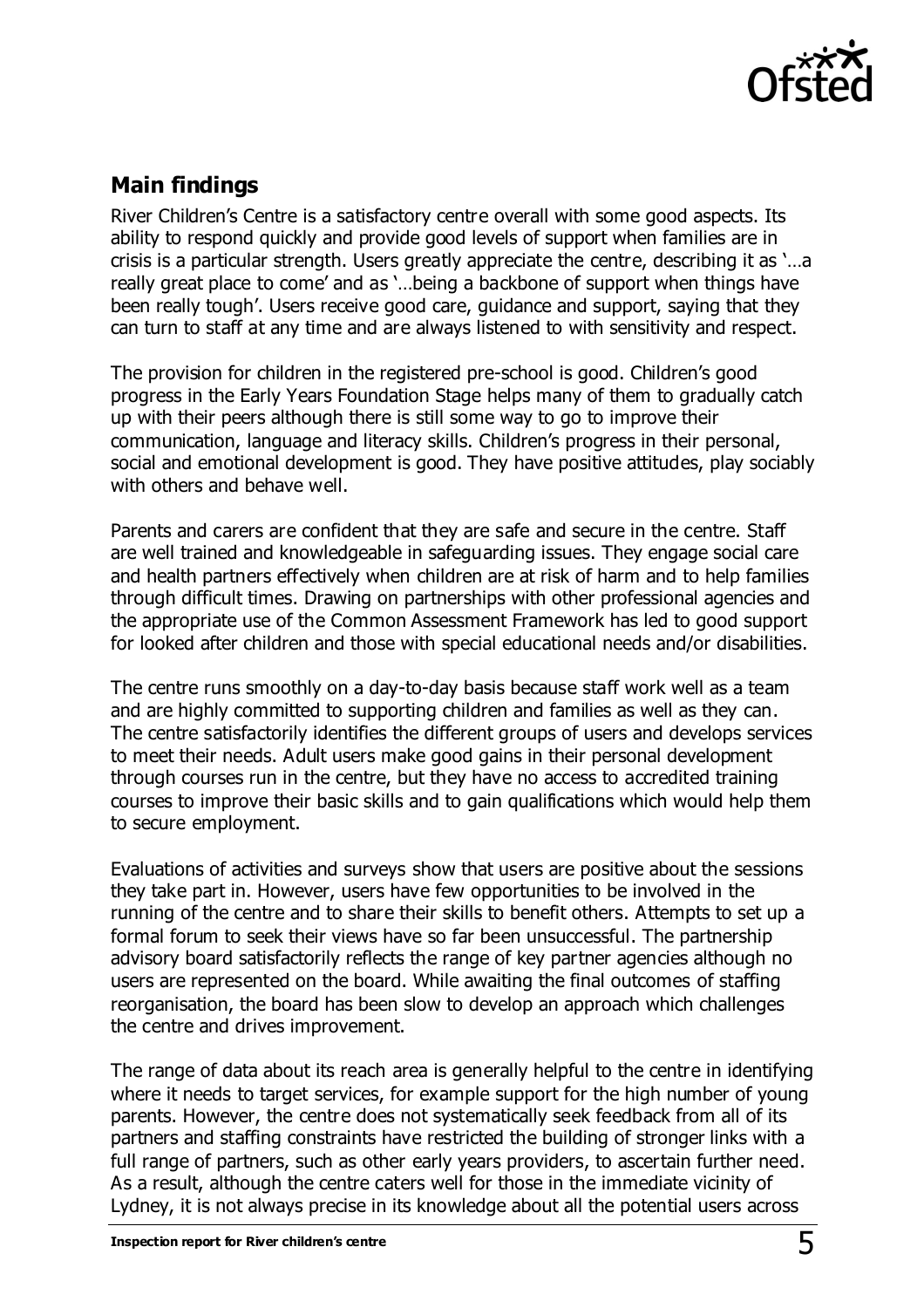

the entirety of its reach area. This limits its ability to target services more closely. The priorities for development are only sketched out in the current business plan until new staff appointments are made and roles are established. There are no measurable targets set against which the centre can evaluate its effectiveness in the short or longer term. Nevertheless, the main priorities are satisfactorily focused on the next steps to improvement. This, combined with the resilience of staff and their continued commitment to improving outcomes for users during a long period of uncertainty, shows that the centre has a satisfactory capacity for future development.

## **What does the centre need to do to improve further?**

#### **Recommendations for further improvement**

- $\blacksquare$  Make effective use of all available information to:
	- ensure that the needs of all groups of users are fully known in order to precisely target services and improve outcomes across the whole reach area
	- set precise and measurable targets for success in the centre's business plan
	- evaluate the longer-term impact of the provision on the outcomes for users and give greater strategic direction for the future of the centre.
- Strengthen the role of the partnership advisory board in driving improvement and holding the centre to account for its effectiveness, and ensure users' views are well represented.
- Improve access to accredited training courses in order to raise users' aspirations, improve their basic skills and afford them greater opportunities for employment.
- Encourage greater user involvement in the running of the centre, developing opportunities for them to share their skills for the benefit of all.

## **How good are outcomes for users? 3**

Parents and carers are beginning to understand how to promote a healthier lifestyle for their families. The take-up rates for immunisation are good. Popular cookery courses provide them with guidance on diet and children's well-being through healthy recipe ideas. Children in the pre-school develop a good understanding of safe and healthy lifestyles through expected hygiene routines, visits from the oral hygienist and learning to play safely on the outdoor equipment. Staff support health professionals in their monitoring of children who are assessed as being at risk from obesity. Staff are aware that levels of obesity remain high within the locality and are developing provision further. For example, plans are in place to implement the 'Health, exercise, nutrition for the really young' (HENRY) programme. Breastfeeding support from trained counsellors encourages mothers to continue feeding their babies, but breastfeeding rates at 6 to 8 weeks old in the reach area remain lower than the county and national average. A high proportion of mothers continue to smoke in pregnancy but smoking cessation support has met with very little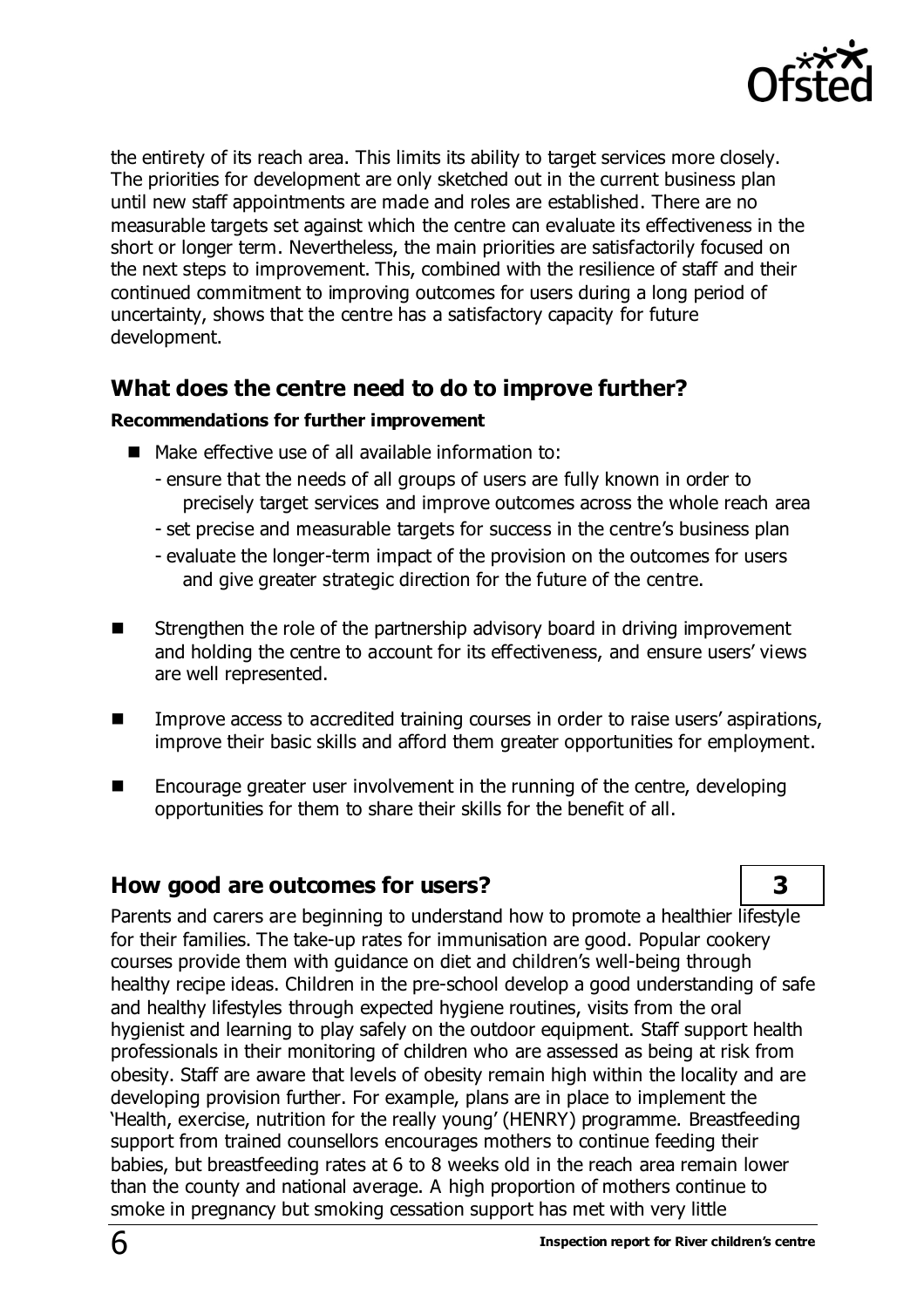

enthusiasm.

Good attention is given to supporting the emotional development of children and their parents and carers and to keeping them safe. Case studies show that there are improved outcomes for children who are on child-protection plans. Users say their levels of confidence are much better due to the support from staff, the safe and secure environment and through courses, such as parenting programmes. Those who are vulnerable to domestic violence receive good individualised support although there are not enough trainers at present to deliver the 'Freedom' programme for groups. Information is readily available to users on noticeboards in the centre and through discreet support, for example, chlamydia testing packs within toilet cubicles, to enable information to be accessed privately. Users' understanding of how to keep their children safe is developing well through advice on how to improve the safety of their home environment and through paediatric first-aid training.

Children and adults have good opportunities to socialise in the 'Stay and Play', 'Two Year Old' and 'Young Parents' Group'. Young children learn to take turns, share and learn from others. They behave well and thoroughly enjoy the activities on offer. Centre staff are highly aware of children's low language and literacy skills. Good support for this aspect of their development is provided through the 'Every Child A Talker' project, 'Visible Thinking' group (non-verbal storytelling) and regular access to advice from a speech and language therapist. The take-up of bookstart packs by parents and use of the book exchange is good. Although the centre provides some courses, it has identified the need to develop family learning opportunities with the aim of improving the home learning environment. Users report that they enjoy the courses on offer but would like more opportunities to undertake accredited training, for example in computing, or undertake basic skills qualifications to improve their chances of work. The withdrawal of Jobcentre Plus services from the centre means that users now have to travel some distance to seek advice. The centre has no secure evidence that it has a positive impact on improving the relatively high unemployment figures in the reach area.

Users report that their engagement with the centre is enjoyable. However, the lack of opportunities for them to be included in the day-to-day running of the centre, such as through volunteering their services, and to be engaged in governance or decision making limit their chances of making a positive contribution. Regular coffee mornings for parents and carers are poorly attended.

Users' economic well-being is improving due to good advice and support they receive from some key partners, particularly the Two Rivers Housing Association. The handing over of keys to a group of users in the centre who were moving into the same road had a very positive impact on building community cohesion as they made friends with their new neighbours.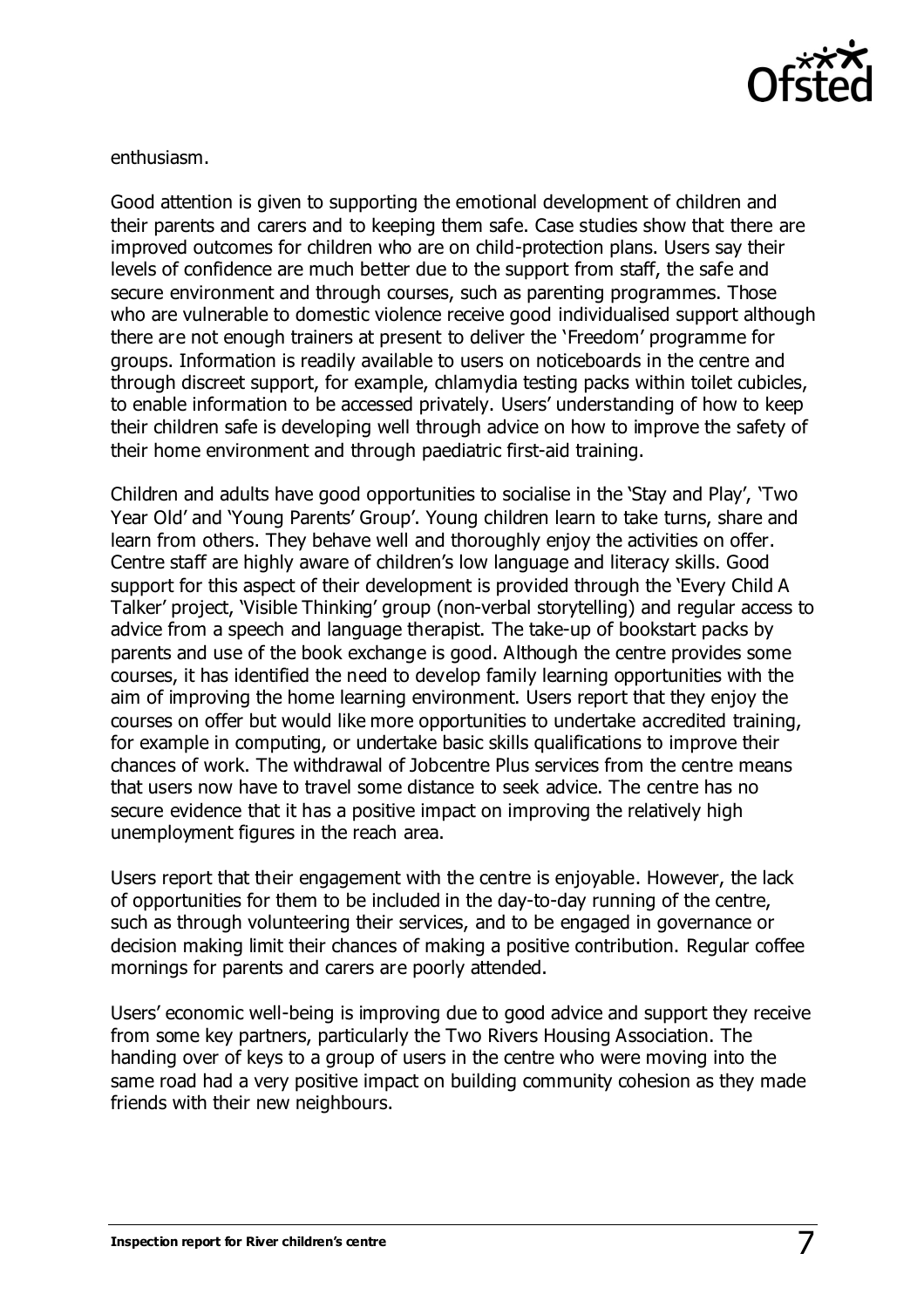

These are the grades for the outcomes for users

| The extent to which children, including those from vulnerable groups,<br>are physically, mentally and emotionally healthy and families have<br>healthy lifestyles                  |  |
|------------------------------------------------------------------------------------------------------------------------------------------------------------------------------------|--|
| The extent to which children are safe and protected, and their welfare<br>concerns are identified and appropriate steps taken to address them                                      |  |
| The extent to which all users enjoy and achieve educationally and in<br>their personal and social development                                                                      |  |
| The extent to which children engage in positive behaviour and develop<br>positive relationships and users contribute to decision-making and<br>governance of the centre            |  |
| The extent to which children are developing skills for the future and<br>parents are developing economic stability and independence including<br>access to training and employment |  |

#### **How good is the provision? 3**

Centre staff know the families well in the town of Lydney itself. The setting up of a Young Parents' Group, a new monthly Dad's group and the Two Year Old group for the most vulnerable children is in direct response to local need. Staff are sensitive in their approach to engaging parents and carers in the centre's activities. There are good partnerships with a range of key agencies, such as health, social care and housing. This means that families who are identified as being in need of support are effectively referred to the children's centre where they can access an appropriate range of services.

There is a lot of data from the local authority available to the centre. However, the precision of this data is lacking in some areas. For example, the centre does not know how many under five's live in workless households in its reach area. This means that the services offered by the centre are not always based upon a sound analysis of the needs of the community within the entire reach area. The community family worker is effective in directing families in crisis to different agencies and to the activities of the centre so that aspects of their lives can be improved. However, staffing absence has limited the impact of this work much beyond the Lydney area and, to a lesser extent, in Sedbury. In recognition of this, the management plans to significantly increase the work done by a larger team of community family workers.

Centre staff develop good relationships with users. They place good emphasis on celebrating the individual achievements of users and support users well in their personal development through the provision of appropriate courses, such as 'Approaches to Change'. Users speak highly of these opportunities saying that they really help to build their confidence and to make them into much better parents. For example, one user spoke about how she has realised the importance of sitting down to eat with her children and to engage in conversation with them rather than having the television on. The quality and range of services offered are satisfactory overall, but are very limited in terms of promoting adults' educational development and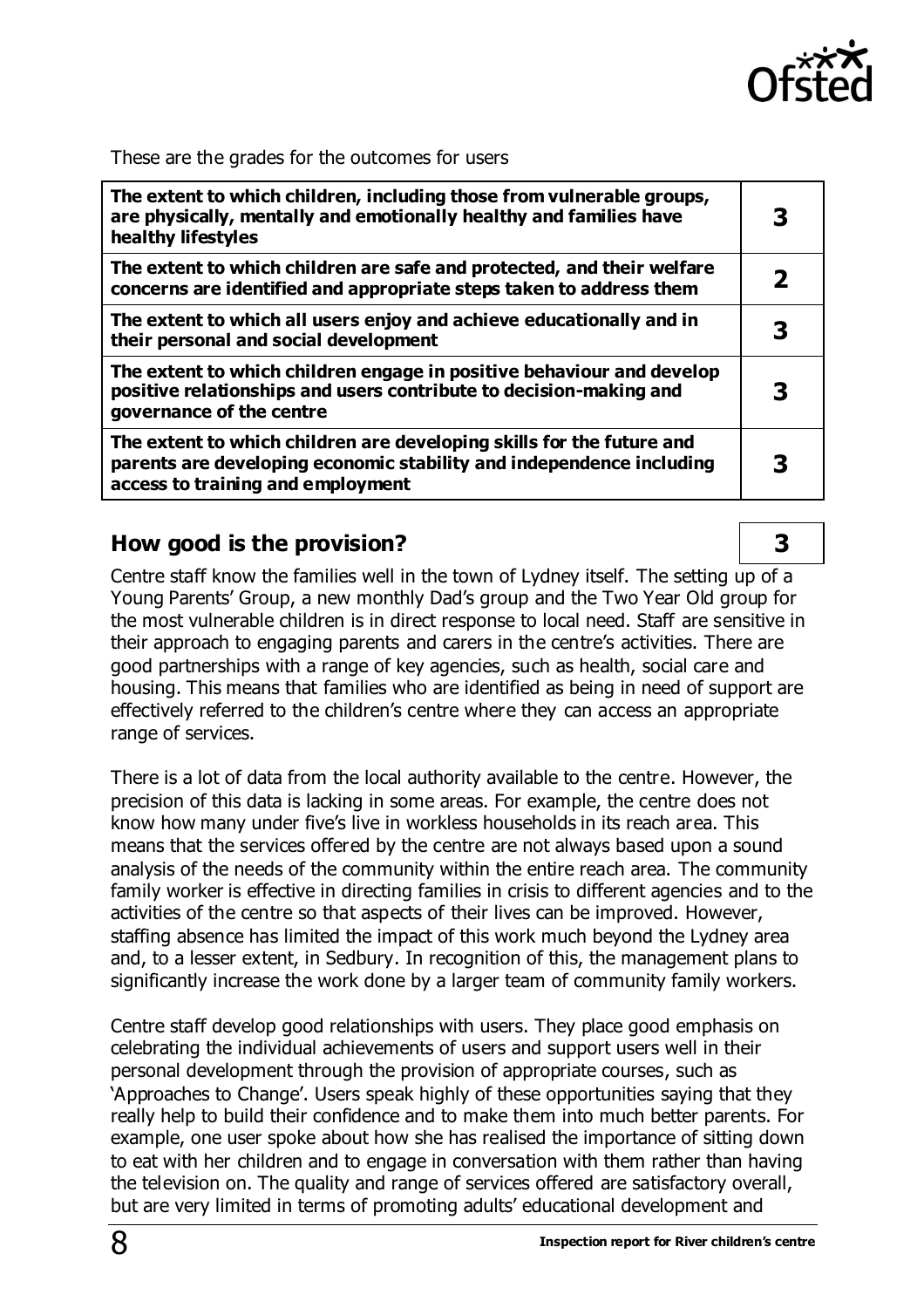

providing employment advice in a bid to reduce worklessness.

In times of crisis, families feel well supported by the centre, knowing that they can confidently turn to staff who go out of their way to help. Users value the opportunities the centre provides for them to make friends and socialise. One user said that the opening of a baby group in Sedbury has been 'great' as it gets her out of the house and she and her child have made new friends through coming. One user reflected that without the centre she would not have been able to take on the role of carer of two children. She reported that everyone had been so welcoming and that all the parents and carers had been sociable and had included her in activities. Two fathers said how much they valued the centre in the life of their community and the quality of care that their children receive.

These are the grades for the quality of provision

| The effectiveness of the assessment of the needs of children, parents<br>and other users                                   |  |
|----------------------------------------------------------------------------------------------------------------------------|--|
| The extent to which the centre promotes purposeful learning,<br>development and enjoyment for all users                    |  |
| The extent to which the range of services, activities and opportunities<br>meet the needs of users and the wider community |  |
| The quality of care, guidance and support offered to users within the<br>centre and the wider community                    |  |

## **How effective are the leadership and management? 3**

Despite a long period of uncertainty during the change in management, the centre manager and staff have remained dedicated to their roles and motivated to develop services as well as possible for users. They are aware that there are gaps in provision and that the staffing reorganisation is necessary if more community family workers are to be available to access a greater range of users across the reach area. The centre recognises that data are not sufficiently refined to give staff a fully rounded picture of the needs of the whole community, or help them to set precise targets in the business plan and measure the centre's success in meeting these targets in the long term. Nevertheless, the centre has a broad knowledge of its major strengths and areas for development. Since the centre's inception, staff have implemented satisfactory plans and used the available resources adequately in order to improve relevant outcomes. The value for money provided for the centre is therefore satisfactory.

The local authority regularly monitors the centre's progress against the areas for improvement and has an accurate view of its current effectiveness. Members of the partnership advisory board are mostly representative of the key partners in the centre's reach area. They are supportive within their own fields of expertise and when planning integrated services. However, they are aware that they have been hampered by the lengthy process of management change and reorganisation and now need to develop their role in helping the centre to identify its priorities and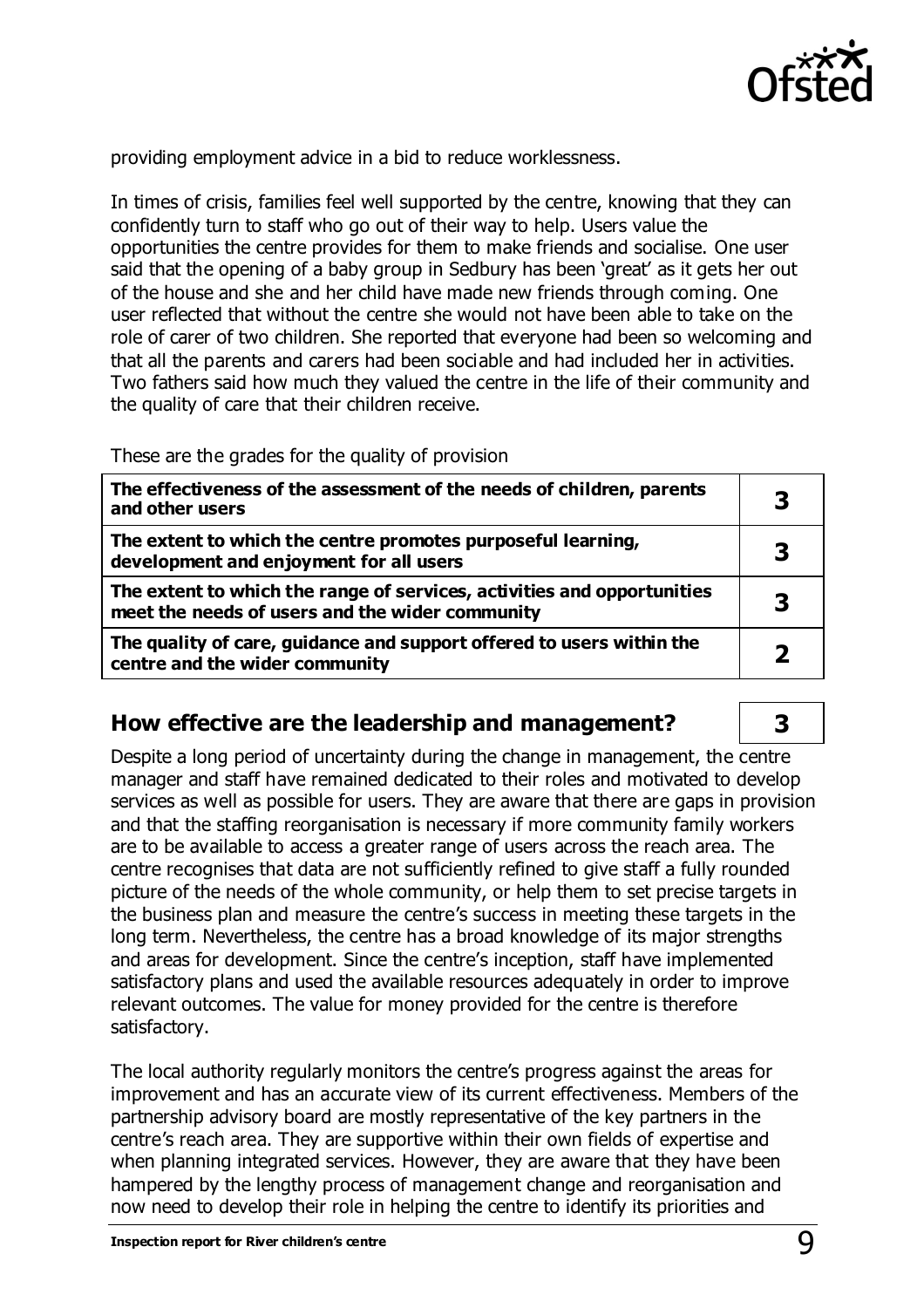

holding it to account for its effectiveness in meeting them. Users' views are sought in an annual survey and in evaluations of some activities, but their engagement in the governance and day-to-day running of the centre is not sufficiently developed.

Staff focus satisfactorily upon promoting equality and diversity. Young parents are supported to access services through groups designed specifically for them. Crèches are provided to enable parents and carers to access courses run in the centre. Adults and children with special educational needs and/or disabilities are fully included and have equal access to all the activities and support available in order to improve their skills and life chances. Suitable recognition is given to the needs and welfare of the very small numbers of users who come from minority-ethnic heritages. The centre demonstrates that it helps to close the gap in achievement for the least able children, but does not demonstrate securely that it is equally as successful for other groups of users, particularly users with limited literacy and basic skills.

Staff make appropriate use of the Common Assessment Framework when they consider a family may be in need of extra targeted support. Good relationships with social care and health professionals and close working with families who are at risk result in children being effectively safeguarded. Robust recruitment procedures mean that those working with children and their families are suitable. The centre's accommodation is clean and bright and thorough risk assessments ensure that the centre provides a welcoming and safe environment for users and their children.

These are the grades for leadership and management

| The extent to which governance, accountability, professional<br>supervision and day-to-day management arrangements are clear and<br>understood                     |   |
|--------------------------------------------------------------------------------------------------------------------------------------------------------------------|---|
| The extent to which ambitious targets drive improvement, provision is<br>integrated and there are high expectations for users and the wider<br>community           | З |
| The extent to which resources are used and managed efficiently and<br>effectively to meet the needs of users and the wider community                               | 3 |
| The extent to which equality is promoted and diversity celebrated,<br>illegal or unlawful discrimination is tackled and the centre fulfils its<br>statutory duties |   |
| The effectiveness of the centre's policy, procedures and work with key<br>agencies in safeguarding children and, where applicable, vulnerable<br>adults            | 2 |
| The extent to which evaluation is used to shape and improve services<br>and activities                                                                             | 3 |
| The extent to which partnerships with other agencies ensure the<br>integrated delivery of the range of services the centre has been<br>commissioned to provide     |   |
| The extent to which the centre supports and encourages the wider<br>community to engage with services and uses their views to develop the<br>range of provision    | З |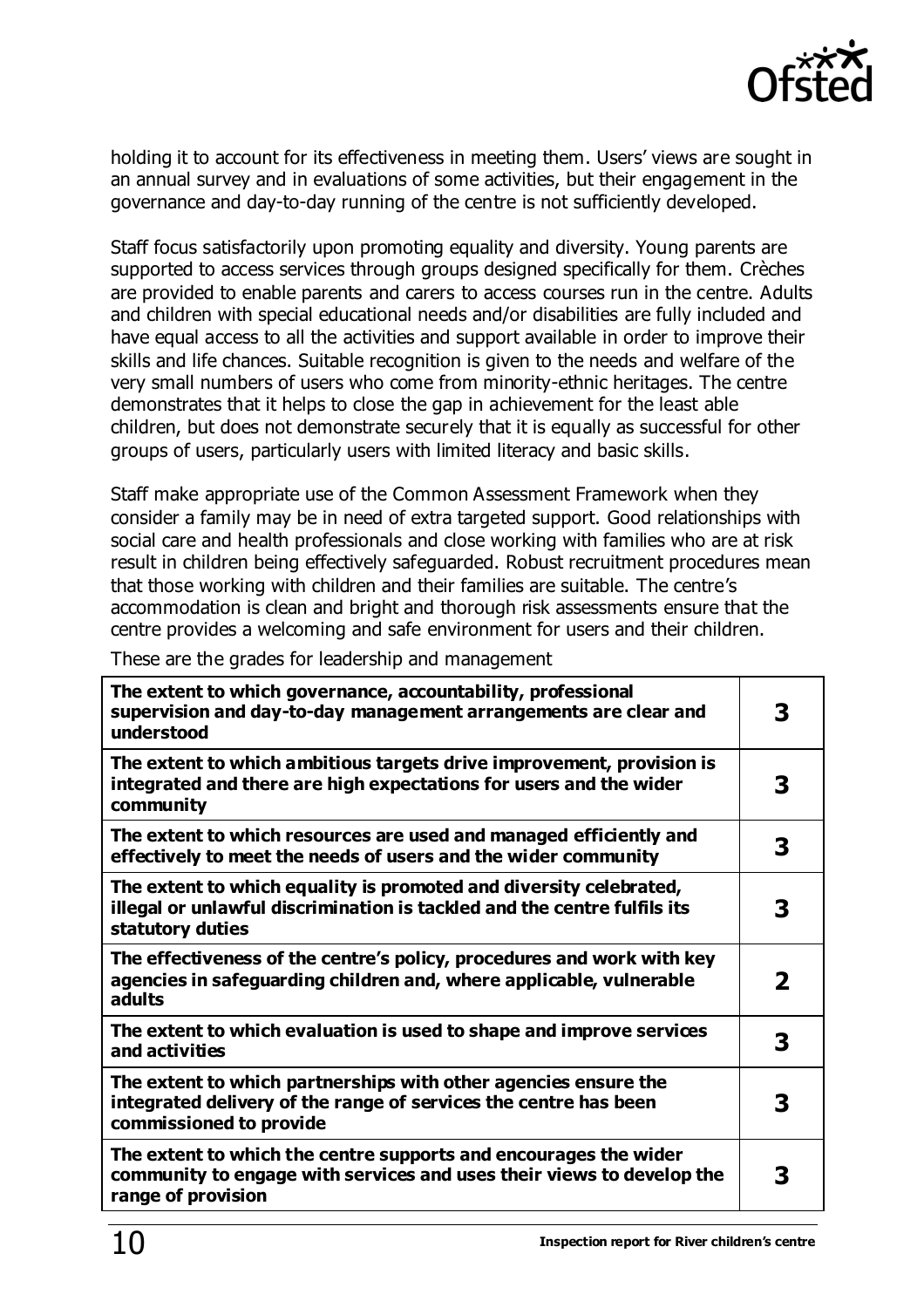

## **Any other information used to inform the judgements made during this inspection**

This inspection took account of the inspection findings from the concurrent inspection of the early years provision at River Children's Centre. The overall effectiveness of the registered provision is judged to be good.

Any complaints about the inspection or the report should be made following the procedures set out in the quidance *Complaining about inspections*, which is available from our website: [www.ofsted.gov.uk.](http://www.ofsted.gov.uk/) If you would like us to send you a copy of the guidance, please telephone 0300 123 1231, or email [enquiries@ofsted.gov.uk](mailto:enquiries@ofsted.gov.uk).

# **Summary for centre users**

We inspected the River Children's Centre on 11 and 12 May 2011. We judged the centre as satisfactory overall with some good aspects.

We agree with you that a great strength of this children's centre is the care, guidance and support that staff provide for you. You told us how much you value the support you are given and appreciate that you can always rely upon staff to listen to you and help you when you most need it. The centre manager and staff work well together in order to provide you with services that make a difference to the lives of many of you and your children. They are committed to supporting your children's development and to developing your skills and confidence. Staff clearly know the families who attend the centre well and ensure that the services they provide are suitable for you. However, there are not enough community family workers who can get out into the wider community and find out about other people who would benefit from coming to the centre. At present, most people who access the services at the centre come from Lydney and there are some who go to groups in Sedbury. This needs to be increased so that more users can benefit from the good advice and support that the centre provides.

Staff have developed some good partnerships with other professionals and organisations so that they can offer you the correct advice and guidance. They do all they can to make sure you and your children remain safe. This includes providing you with opportunities to think about how to make your homes safer and by ensuring that the centre is a safe and secure place to visit. Staff are well trained in how to safeguard children and management has taken the correct steps to ensure that anyone who works with you and your children is suitable.

We noticed that you are asked to contribute to a survey once a year and to evaluate some of the activities you undertake. However, none of you is on the partnership advisory board which means that your views are not taken into account enough when making decisions about how the centre should develop. We feel that a number of you have skills and talents which could be put to good use to help the centre run smoothly on a day-to-day basis. We hope that you will take the opportunity to volunteer your services. The centre has been through a period of change with the